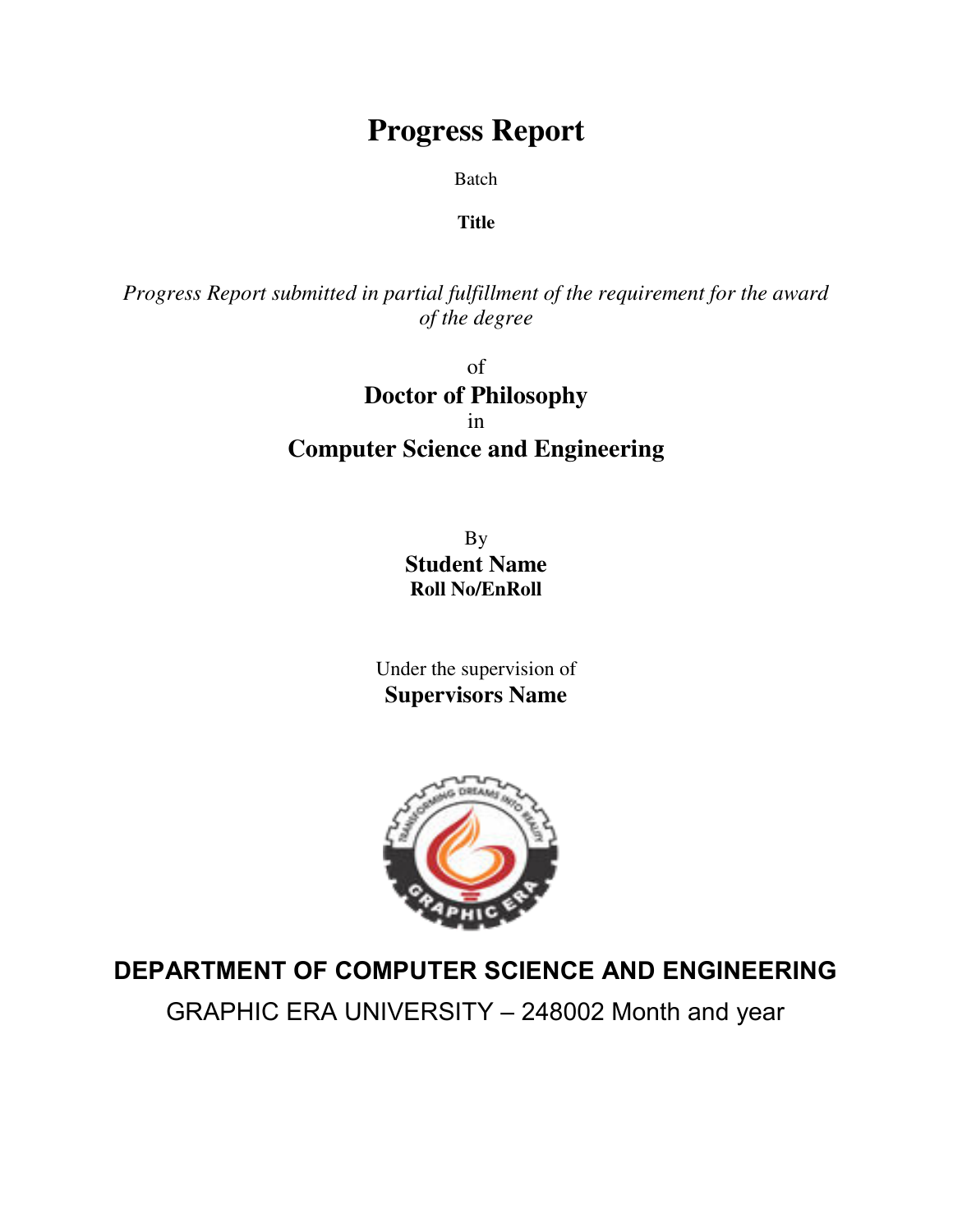

#### **CANDIDATE'S DECLARATION**

I hereby certify that the work carried out for the thesis entitled.................................... …………………………………………………………………………………………………

in partial fulfillment of the requirements for the award of the degree of Doctor of Philosophy is a bonafide original research work by me under the supervision of . . . . . . . . . . . . . . . . . . . . . . . . . . . . . . . . . . . . . . . . . . . . . . . . . . . . . .during the semester July 2017 to December 2017 at department of computer science and engineering in networking lab on more than 90 (for full time ) working days. This work has not been proposed elsewhere for the award of a degree/diploma/certificate.

**Signature of the Candidate**

This is to certify that the above mentioned statement in the candidate's declaration is correct to the best of my/our knowledge.

**Date: \_\_\_\_\_\_\_\_\_\_\_\_ Signature of Supervisor (s)**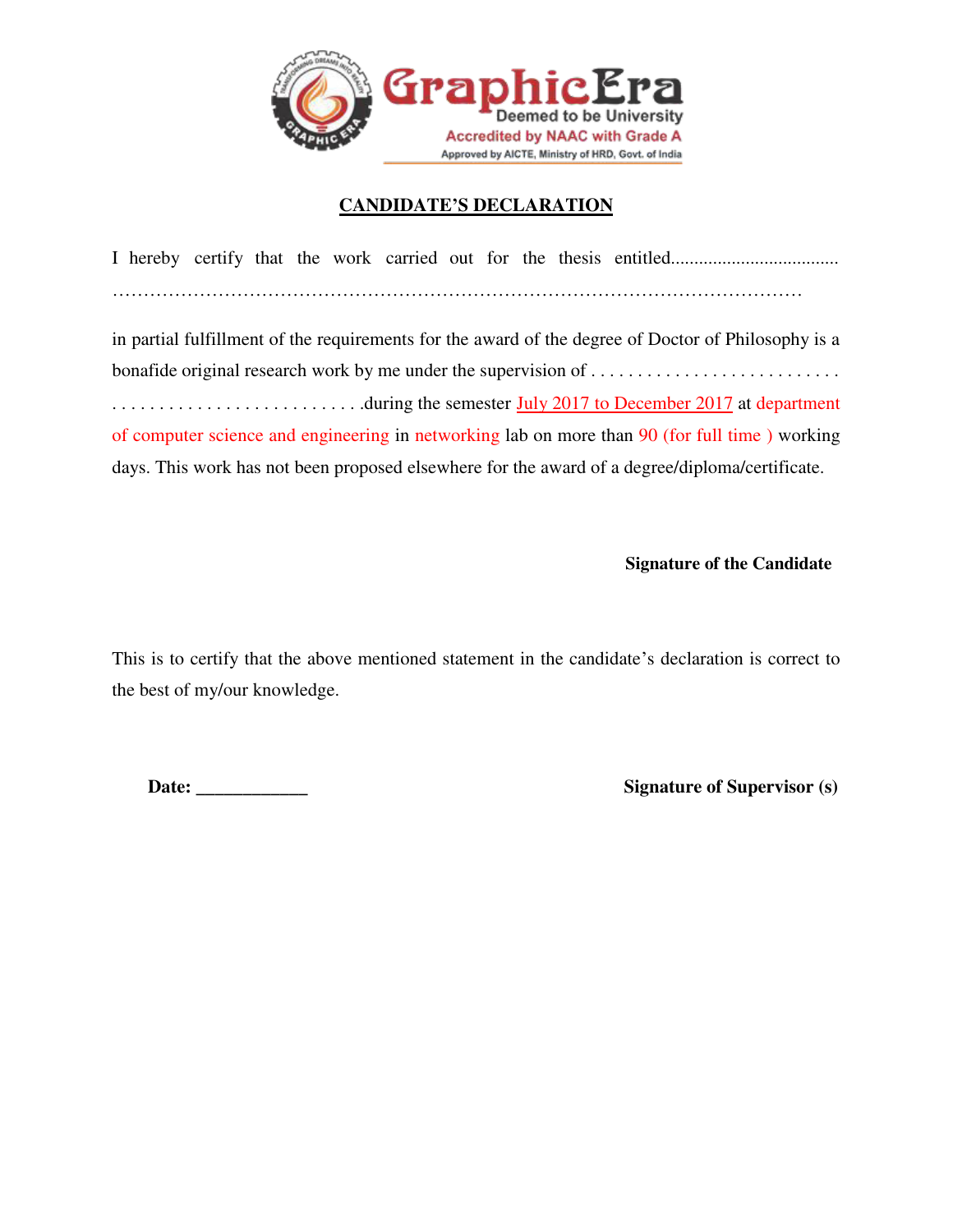### **ABSTRACT**

ABSTRACT:

Abstract of the work in 1 page

KEYWORDS: Maximum of 10 keywords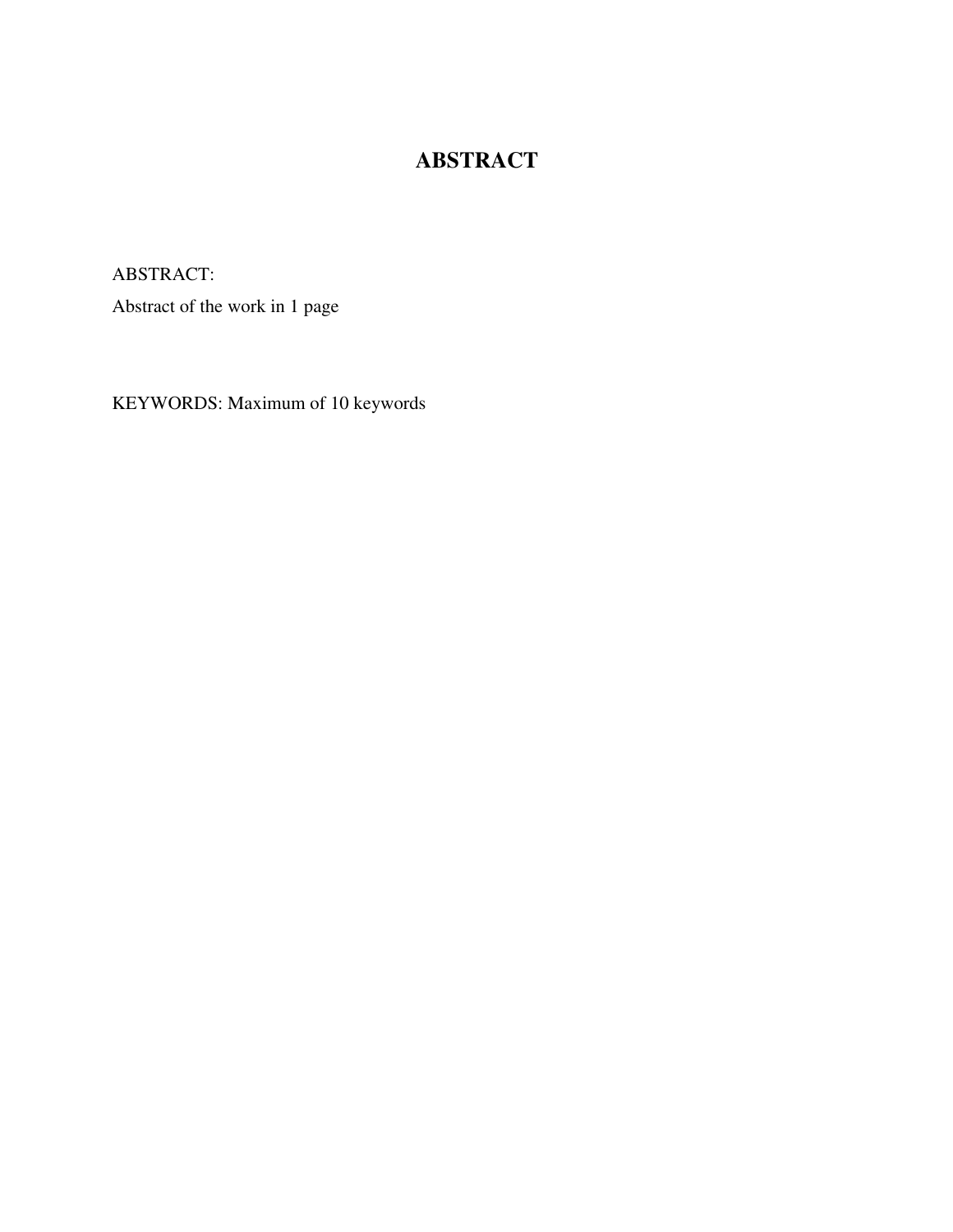|    | Table of Contents | Page No.       |
|----|-------------------|----------------|
| 1. | Introduction      |                |
|    | 1.1               |                |
|    | 1.2               |                |
|    | 1.2.1             | $\overline{2}$ |
| 2. |                   |                |
|    |                   |                |
|    |                   |                |
|    |                   |                |
|    |                   |                |
|    |                   |                |
|    |                   |                |